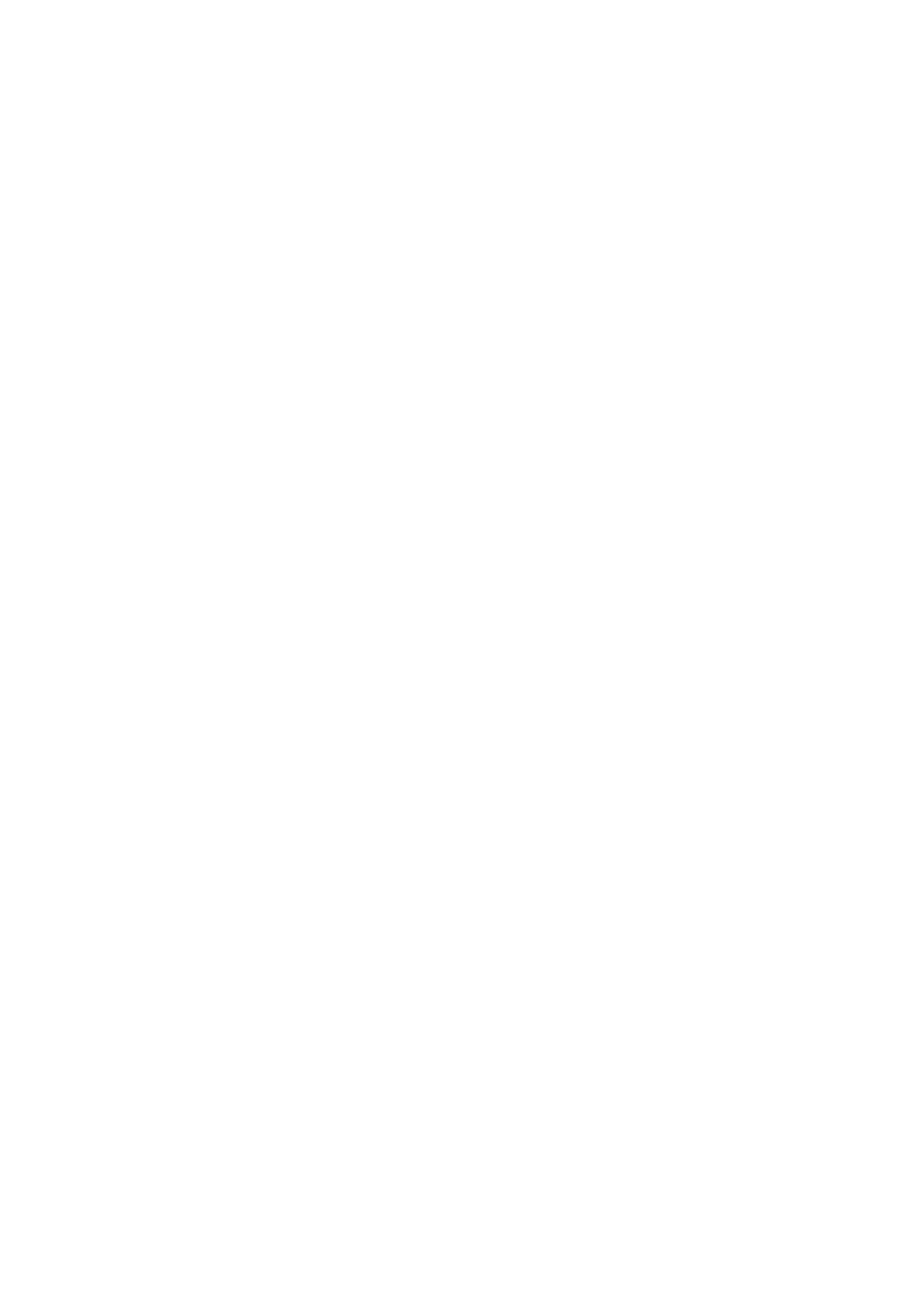# **Table of Contents**

| DHB Specialist and Medical/Dental Officer - Average FTE Base Salary Increase For 1 July |  |
|-----------------------------------------------------------------------------------------|--|
|                                                                                         |  |
|                                                                                         |  |
|                                                                                         |  |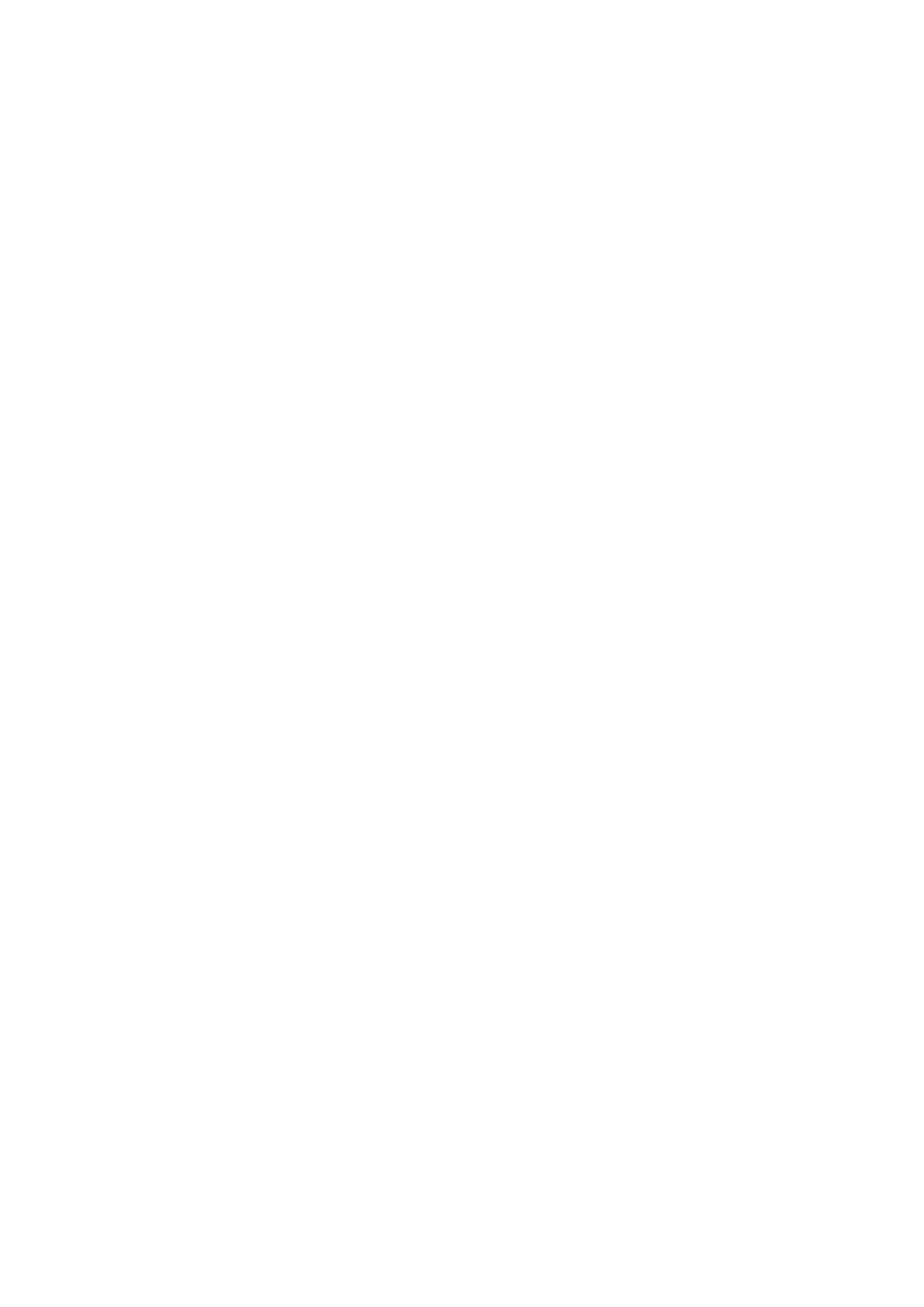# **Senior Medical and Dental Officer Salary Survey**

**1 JULY 2013**

# **Introduction**

This is the Association's 20<sup>th</sup> survey of full time equivalent (FTE) salaries for senior medical staff at district health boards and their predecessors. Employers were asked for the number of staff on the base salary steps of the scale in the collective agreement covering senior medical officers as at 1 July 2013. The survey reports on FTE base salaries. It does not take into account:

- hours worked in excess of 40 hours per week (i.e. those hours recognised through job sizing);
- the availability allowance; or
- any other special enhancements.

It shows where doctors covered by the DHB MECA negotiated by the ASMS are on the salary scales in the MECA.

The information supplied by DHBs was on 4,022 specialists (1,340 females and 2,682 males) and 520 medical and dental officers (242 females and 278 males).

In 2001 we asked for a breakdown by gender for the first time. In the past some DHBs have not been able to supply the information in that form. This is the eighth year where a gender breakdown has been universally available. The results are set out in Tables 3.1 and 3.2 which show the mean FTE base salary by gender in each DHB, and 4.1 and 4.2 which show the distribution of males and females by salary step in each DHB.

This year we included for the second time a headcount of Specialists and Medical officers from the Salary Survey. Debate over numbers of SMOs in the last two years has shown that figures derived from this survey provide the most accurate count of DHB employed SMOs available.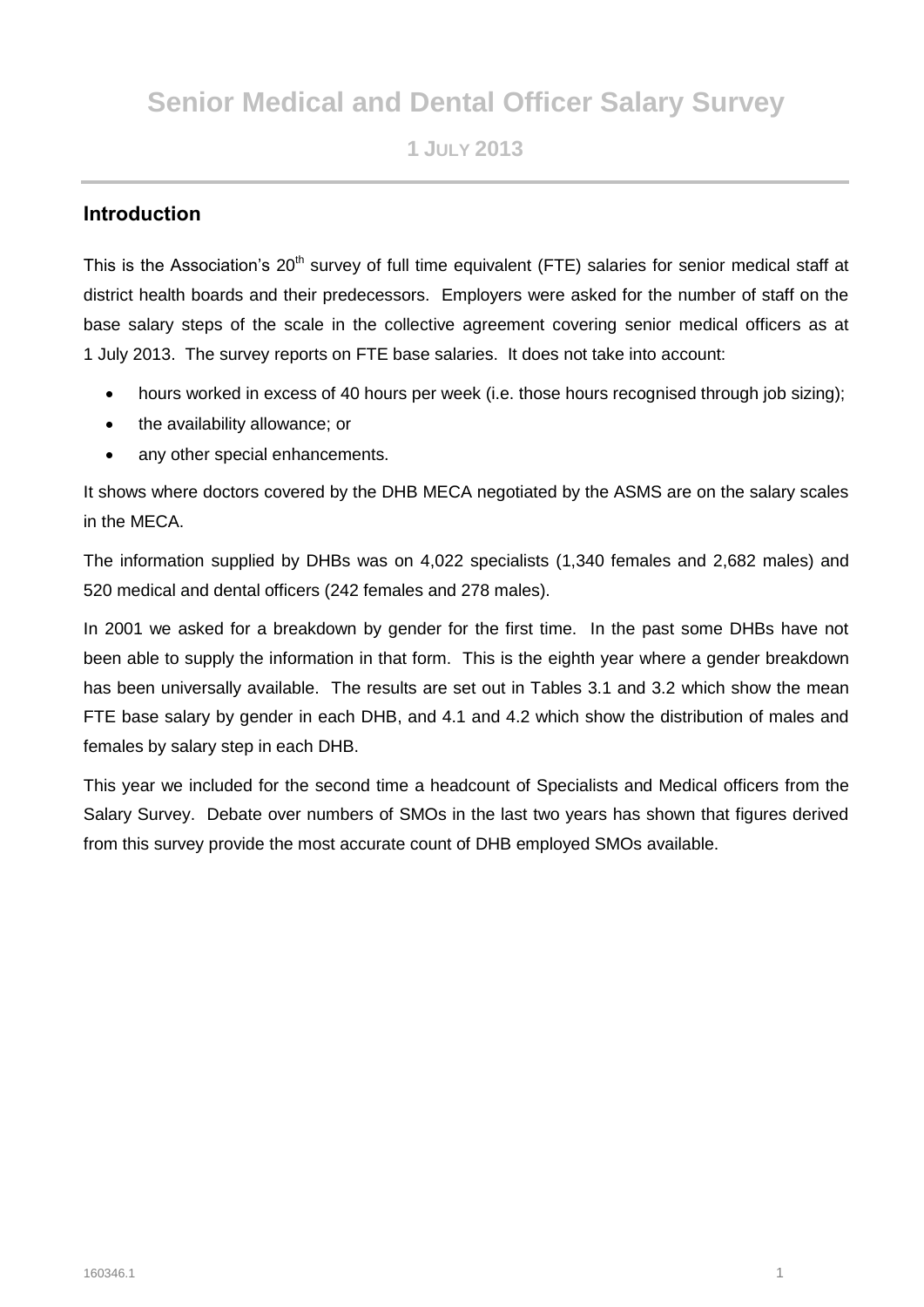## **NATIONAL FTE MEAN BASE SALARY INCREASE**

Table 1.1 summarises national trends. On 30 June 1993 the mean FTE specialist base rate was \$85,658. By 1 July 2013 this had increased to \$185,529 (a raw increase of about 116.6% since 1993). This represents a 0.7% increase on the 2012 mean.

For medical and dental officers the equivalent salary movement was from \$67,457 on 30 June 1993 to \$145,117 on 1 July 2013 (a raw increase of about 115.1%). This represents a 0.4% increase on the 2012 mean.

| <b>YEAR</b> |                 | <b>SPECIALISTS</b>   |                  | <b>MEDICAL AND DENTAL</b><br>OFFICERS |
|-------------|-----------------|----------------------|------------------|---------------------------------------|
|             | Mean Base<br>£. | Annual<br>% Increase | Mean Base<br>\$. | Annual<br>% Increase                  |
| 1993        | 85,658          |                      | 67,457           |                                       |
| 2002        | 125,289         | 3.6                  | 96,207           | 4.7                                   |
| 2003        | 129,743         | 3.6                  | 100,002          | 3.9                                   |
| 2004        | 131,740         | 1.5                  | 101,640          | 1.6                                   |
| 2005        | 140,583         | 6.7                  | 111,088          | 9.3                                   |
| 2006        | 143,310         | 1.9                  | 114,664          | 3.2                                   |
| 2007        | 145,044         | 1.2                  | 114,380          | $-0.2$                                |
| 2008        | 159,986         | 10.2                 | 124,916          | 9.3                                   |
| 2009        | 170,578         | 6.6                  | 132,383          | 6.0                                   |
| 2010        | 171,977         | 0.8                  | 132,881          | 0.4                                   |
| 2011        | 176,705         | 2.7                  | 137,495          | 3.5                                   |
| 2012        | 184,271         | 4.3                  | 144,488          | 5.1                                   |
| 2013        | 185,529         | 0.7                  | 145,117          | 0.4                                   |

#### **Table 1.1 Summary of National Mean Full Time Equivalent Base Salary**

Table 1.2 shows the change in the mean salary by gender since 2009 and the numbers of employees.

#### **Table 1.2 Change in Mean Salary by Gender 2008/2012**

|                |                        |              |              | <b>SPECIALISTS</b> |              |              |                           | <b>MEDICAL AND DENTAL OFFICERS</b> |                    |              |              |              |              |                        |
|----------------|------------------------|--------------|--------------|--------------------|--------------|--------------|---------------------------|------------------------------------|--------------------|--------------|--------------|--------------|--------------|------------------------|
|                | <b>Numbers</b><br>2013 | Mean<br>2013 | Mean<br>2012 | Mean<br>2011       | Mean<br>2010 | Mean<br>2009 | $\%$<br>change<br>$09-13$ | <b>Numbers</b><br>2013             | Mean<br>2013<br>\$ | Mean<br>2012 | Mean<br>2011 | Mean<br>2010 | Mean<br>2009 | %<br>change<br>$09-13$ |
| <b>FEMALES</b> | 1.340                  | 178.342      | 176.918      | 168.965            | 164.520      | 163.273      | 9.2%                      | 242                                | 144.610            | 143.729      | 136.330      | 131.243      | 129.571      | 11.6%                  |
| <b>MALES</b>   | 2.682                  | 189.119      | 187.661      | 180,185            | 175.191      | 173.691      | 8.9%                      | 278                                | 145.559            | 145.137      | 138,453      | 134.297      | 134.947      | 7.9%                   |
| TOTAL          | 4.022                  | 185.529      | 184.271      | 176,705            | 171.977      | 170,578      | 8.8%                      | 520                                | 145.117            | 144.488      | 137,495      | 132.881      | 132.383      | 9.6%                   |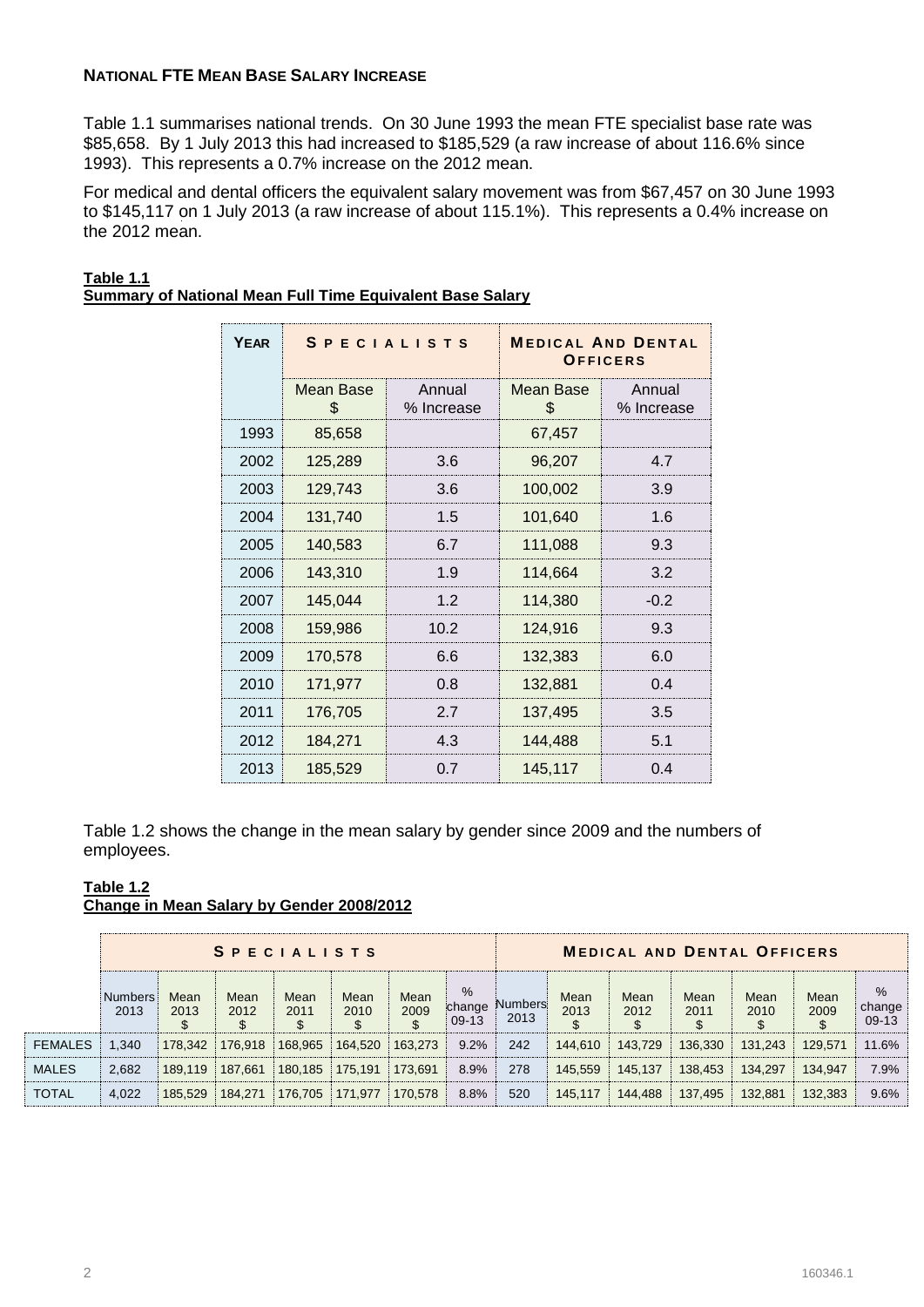## **DHB SPECIALIST AND MEDICAL OFFICER MEAN FTE BASE SALARY INCREASE**

Tables 2.1 and 2.2 report on the mean FTE base salary for the specialists and medical officers in each DHB since 2008 and including 1993 (when the survey began) and the percentage change between, 2008 and 2009, 2009 and 2010, 2010 and 2011, 2011 and 2012, 2012 and 2013 and between 1993 and 2013.

|                                   |                |            |            |            |            |            |                 |            |           | %<br>C    | н<br>A    | Е<br>N<br>G |       |           |
|-----------------------------------|----------------|------------|------------|------------|------------|------------|-----------------|------------|-----------|-----------|-----------|-------------|-------|-----------|
| <b>DHB</b>                        | <b>NUMBERS</b> | 2013<br>\$ | 2012<br>\$ | 2011<br>\$ | 2010<br>\$ | 2009<br>\$ | 2008<br>\$      | 1993<br>\$ | $12 - 13$ | $11 - 12$ | $10 - 11$ | $09-10$     | 08-09 | $93 - 13$ |
| Northland                         | 122            | 187,236    | 186,391    | 177.211    | 170,993    | 168.974    | 158,067         | 87,087     | 0.5       | 5.2       | 3.6       | 1.2         | 6.9   | 115.0     |
| Waitemata                         | 337            | 180.652    | 179,547    | 170,356    | 166,675    | 163,994    | 151,715         |            | 0.6       | 5.4       | 2.2       | 1.6         | 8.1   |           |
| Auckland                          | 806            | 186.411    | 184,776    | 178,344    | 173351     | 172,434    | 162,620         | 87,415     | 0.9       | 3.6       | 2.9       | 0.5         | 6.0   | 113.2     |
| Counties<br>Manukau               | 421            | 179.896    | 179.130    | 171.731    | 167,685    | 164.009    | 154,625         | 84,151     | 0.4       | 4.3       | 2.4       | 2.2         | 6.1   | 113.8     |
| Waikato                           | 327            | 185.167    | 184,601    | 177,965    | 173,518    | 171,856    | 161,309         | 83,989     | 0.3       | 3.7       | 2.6       | 1.0         | 6.5   | 120.5     |
| Bay of Plenty                     | 155            | 187,997    | 187,898    | 179,779    | 178,469    | 179,904    | 170,664         | 84,663     | 0.1       | 4.5       | 0.7       | $-0.8$      | 5.4   | 122.1     |
| Lakes                             | 79             | 186,965    | 186.640    | 179,956    | 174,126    | 172,887    | 160,828         | 86,034     | 0.2       | 3.7       | 3.3       | 0.7         | 7.5   | 117.3     |
| Tairawhiti                        | 51             | 186,583    | 192,808    | 187,265    | 180,218    | 177,436    | 167,850         | 84,471     | $-3.2$    | 3.0       | 3.9       | 1.6         | 5.7   | 120.9     |
| Taranaki                          | 77             | 184,558    | 188,031    | 178.441    | 175,353    | 169,918    | 159,206         | 84,119     | $-1.8$    | 5.4       | 1.8       | 3.2         | 6.7   | 119.4     |
| Hawke's Bay                       | 118            | 184,331    | 180.829    | 175,528    | 171,350    | 168,609    | 160.369         |            | 1.9       | 3.0       | 2.4       | 1.6         | 5.1   |           |
| Whanganui                         | 47             | 191.734    | 191.047    | 182.735    | 181,292    | 177.954    | 169.723         | 86,152     | 0.4       | 4.5       | 0.8       | 1.9         | 4.8   | 122.6     |
| <b>MidCentral</b>                 | 135            | 189.911    | 187,580    | 182.573    | 177,714    | 174.707    | 163.809         | 86.744     | 1.2       | 2.7       | 2.7       | 1.7         | 6.7   | 118.9     |
| Wairarapa                         | 24             | 200,854    | 198,859    | 189,359    | 183,915    | 181,606    | 173,199         | 87,493     | 1.0       | 5.0       | 3.0       | 1.3         | 4.9   | 129.6     |
| <b>Hutt Valley</b>                | 124            | 187,087    | 184,450    | 175,923    | 170,569    | 168,457    | 158,336         | 87,561     | 1.4       | 4.8       | 3.1       | 1.3         | 6.4   | 113.7     |
| <b>Capital Coast</b>              | 352            | 185,212    | 184,461    | 176,106    | 171,427    | 177,066    | 161,377         | 88,080     | 0.4       | 4.7       | 2.7       | $-3.2$      | 9.7   | 110.3     |
| Nelson<br>Marlborough             | 117            | 189.194    | 188.424    | 182,506    | 176,083    | 175,732    | 164.651         | 88.669     | 0.4       | 3.2       | 3.6       | 0.2         | 6.7   | 113.4     |
| <b>West Coast</b>                 | 27             | 195,056    | 191,913    | 182,546    | 179,528    | 182,659    | 177,421         | 85,492     | 1.6       | 5.1       | 1.7       | $-1.7$      | 3.0   | 128.2     |
| Canterbury                        | 415            | 185,483    | 181,637    | 173,082    | 167,358    | 163,981    | 156,250         |            | 2.1       | 4.9       | 3.4       | 2.1         | 4.9   |           |
| South<br>Canterbury               | 37             | 194.169    | 191,382    | 181,423    | 173,721    | 170.047    | 158,849         | 81,283     | 1.5       | 5.5       | 4.4       | 2.2         | 7.0   | 138.9     |
| Southern                          | 251            | 187,763    | 188,079    | 180,172    | 174,615    |            |                 |            | $-0.2$    | 4.4       | 3.2       |             |       |           |
| Otago                             |                |            |            |            |            | 170,391    | 160,167         | 85,026     |           |           |           |             | 6.4   |           |
| Southland                         |                |            |            |            |            | 176,674    | 165,727         | 85,790     |           |           |           |             | 6.6   |           |
| <b>NATIONAL</b><br><b>AVERAGE</b> | 4.022          | 185,529    | 184,271    | 176,705    | 171,977    |            | 170.578 159.986 | 85,658     | 0.7       | 4.3       | 2.7       | 0.8         | 6.6   | 116.6     |

#### **Table 2.1 Mean Full Time Equivalent Base Salary for DHB Specialists**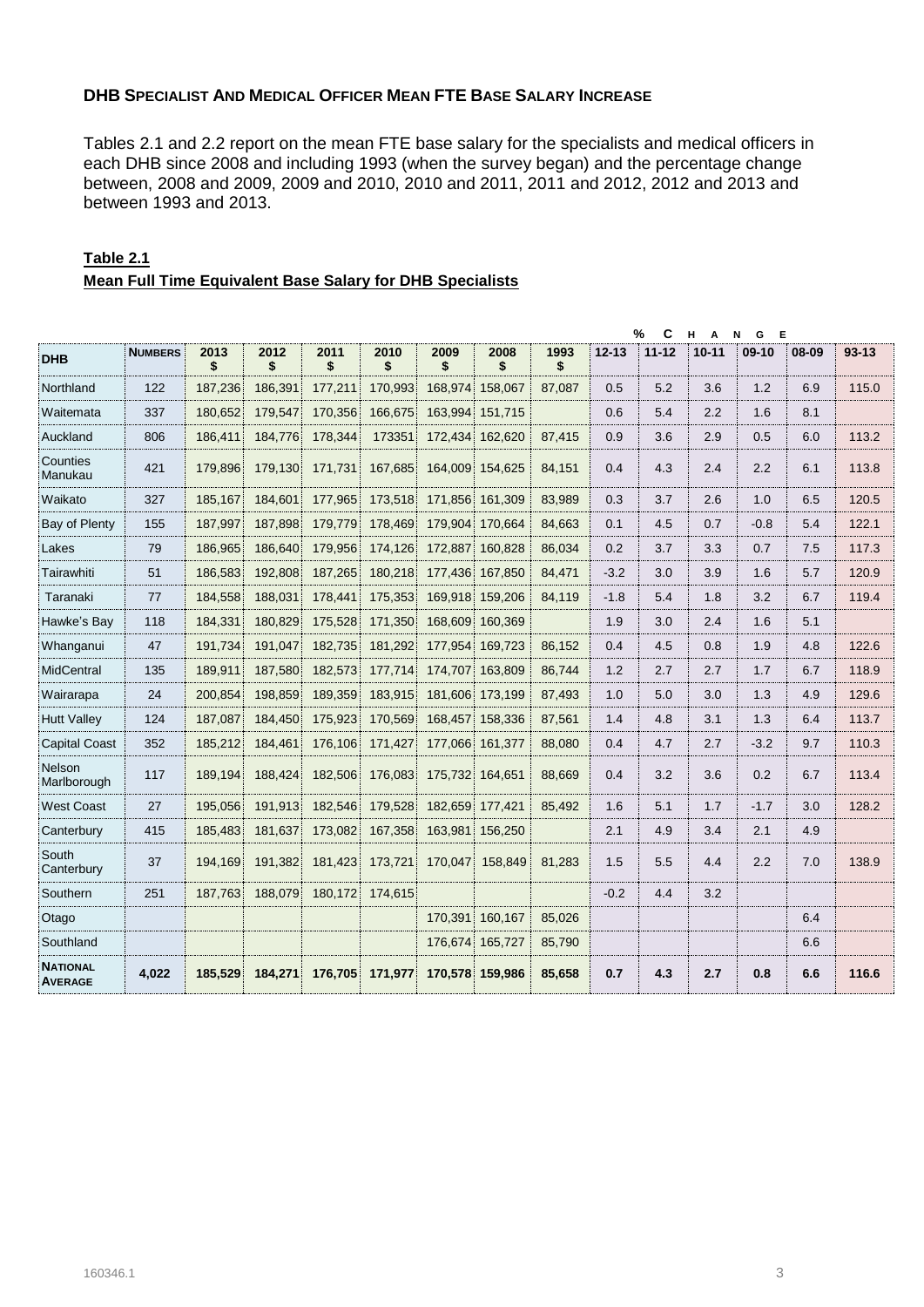|                                   |                |            |            |            |            |            |            |            |           | %<br>C    | н.<br>$\overline{A}$ | N<br>G<br>E |        |           |
|-----------------------------------|----------------|------------|------------|------------|------------|------------|------------|------------|-----------|-----------|----------------------|-------------|--------|-----------|
| <b>DHB</b>                        | <b>NUMBERS</b> | 2013<br>\$ | 2012<br>\$ | 2011<br>\$ | 2010<br>\$ | 2009<br>\$ | 2008<br>\$ | 1993<br>\$ | $12 - 13$ | $11 - 12$ | $10 - 11$            | $09-10$     | 08-09  | $93 - 13$ |
| Northland                         | 31             | 148.387    | 150.137    | 140.538    | 132.697    | 130.337    | 123.954    | 65,152     | $-1.2$    | 6.8       | 5.9                  | 1.8         | 5.1    | 127.8     |
| Waitemata                         | 82             | 148.067    | 148,240    | 137,985    | 136,825    | 135,318    | 134,221    |            | $-0.1$    | 7.4       | 0.8                  | 1.1         | 0.8    |           |
| Auckland                          | 110            | 133,864    | 132,476    | 126,225    | 121,035    | 122,364    | 119,287    | 66,774     | 1.0       | 5.0       | 4.3                  | $-1.1$      | 2.6    | 100.5     |
| Counties<br>Manukau               | 43             | 140,035    | 135,955    | 129,304    | 131,449    | 121,425    | 128,787    | 67,742     | 3.0       | 5.1       | $-1.6$               | 8.3         | $-5.7$ | 106.7     |
| Waikato                           | 30             | 152,142    | 151,702    | 143,960    | 140,200    | 137,917    | 124,377    | 65,275     | 0.3       | 5.4       | 2.7                  | 1.7         | 10.9   | 133.1     |
| Bay of Plenty                     | 21             | 154,012    | 153,580    | 146,411    | 136,292    | 139,197    | 132,967    |            | 0.3       | 4.9       | 7.4                  | $-2.1$      | 4.7    |           |
| Lakes                             | 2              | 162.250    | 153.929    | 148.924    | 150,931    | 148.989    | 136.084    | 69.446     | 5.4       | 3.4       | $-1.3$               | 1.3         | 9.5    | 133.6     |
| Tairawhiti                        | $\overline{4}$ | 159.500    | 149,781    | 144.910    | 141,939    | 143,749    | 136,705    | 68,458     | 6.5       | 3.4       | 2.1                  | $-1.3$      | 5.2    | 133.0     |
| Taranaki                          | 16             | 146.984    | 142,010    | 137,411    | 125.868    | 129,421    | 124,521    | 67,130     | 3.5       | 3.3       | 9.2                  | $-2.7$      | 3.9    | 119.0     |
| Hawke's Bav                       | 9              | 154.639    | 150.917    | 150.352    | 146.636    | 147.168    | 137,397    |            | 2.5       | 0.4       | 2.5                  | $-0.4$      | 7.1    |           |
| Whanganui                         | 3              | 145.417    | 162,250    | 152,313    | 145,307    | 148,989    | 142,915    | 65,997     | $-10.4$   | 6.5       | 4.8                  | $-2.5$      | 4.3    | 120.3     |
| <b>MidCentral</b>                 | 18             | 155,125    | 152,191    | 149,134    | 142,924    | 141,416    | 131,694    | 68,788     | 1.9       | 2.0       | 4.3                  | 1.1         | 6.9    | 125.5     |
| Wairarapa                         | $\overline{4}$ | 159.500    | 158,833    | 150.658    | 139,925    | 144,457    | 136,394    | 76,679     | 0.4       | 5.4       | 7.7                  | $-3.1$      | 5.9    | 108.0     |
| <b>Hutt Valley</b>                | 10             | 154,400    | 152,975    | 148,346    | 141,738    | 139,228    | 133,552    | 64,576     | 0.9       | 3.1       | 4.7                  | 1.8         | 4.2    | 139.1     |
| <b>Capital Coast</b>              | 15             | 151,183    | 148,327    | 146,916    | 137,281    | 142,668    | 125,477    | 68,613     | 1.9       | 1.0       | 7.0                  | $-3.8$      | 12.1   | 120.3     |
| <b>Nelson</b><br>Marlborough      | 27             | 156,194    | 155,129    | 146,977    | 141,786    | 139,736    | 129,059    | 73,467     | 0.7       | 5.5       | 3.7                  | 1.5         | 8.3    | 112.6     |
| <b>West Coast</b>                 | 10             | 153.325    | 159,333    | 147.863    | 145.464    | 139.307    | 132,344    | 62.160     | $-3.8$    | 7.8       | 1.6                  | 4.4         | 5.3    | 146.7     |
| Canterbury                        | 60             | 140.563    | 142.317    | 132.602    | 129.564    | 128,214    | 117,099    |            | $-1.2$    | 7.3       | 2.3                  | 1.1         | 9.5    |           |
| South<br>Canterbury               | 6              | 157,167    | 159,688    | 155,947    | 148,989    | 153,521    | 142,915    | 65,218     | $-1.6$    | 2.4       | 4.7                  | $-3.0$      | 7.4    | 141.0     |
| Southern                          | 19             | 140.158    | 139,330    | 133,983    | 130,810    |            |            |            | 0.6       | 4.0       | 2.4                  |             |        |           |
| Otago                             |                |            |            |            |            | 125,322    | 117,820    | 63,844     |           |           |                      |             | 6.4    |           |
| Southland                         |                |            |            |            |            | 125,385    | 123,353    | 69,219     |           |           |                      |             | 1.6    |           |
| <b>NATIONAL</b><br><b>AVERAGE</b> | 520            | 145.117    | 144,488    | 137,495    | 132,881    | 132,383    | 124,916    | 67,457     | 0.4       | 5.1       | 3.5                  | 0.4         | 6.0    | 115.1     |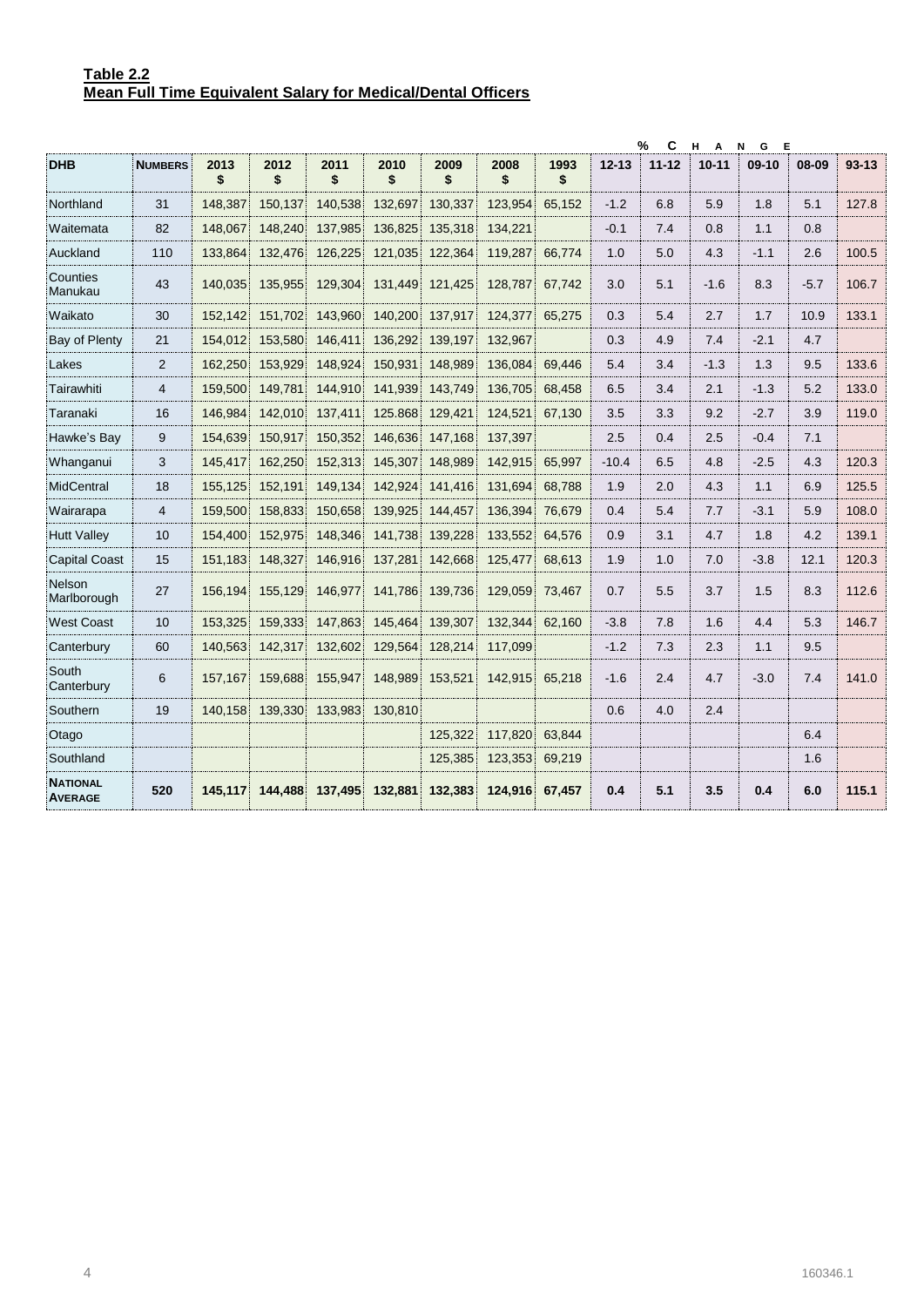## **DHB SPECIALIST AND MEDICAL/DENTAL OFFICER -**

## **AVERAGE FTE BASE SALARY INCREASE FOR 1 JULY 2013**

Tables 3.1 and 3.2 report on the average FTE base salary for DHB specialists and medical officers by gender. The information is ranked according to total mean FTE base salary in each DHB.

#### **Table 3.1 Mean Full Time Equivalent Salary for Specialists**

| <b>RANK</b>    | <b>DHB</b>           | <b>TOTAL</b><br>\$ | <b>FEMALES</b><br>\$ | <b>MALES</b><br>\$ |
|----------------|----------------------|--------------------|----------------------|--------------------|
| $\mathbf 1$    | Wairarapa            | 200,854            | 183,875              | 202,398            |
| $\overline{2}$ | <b>West Coast</b>    | 195,056            | 187,571              | 197,675            |
| 3              | South Canterbury     | 194,169            | 201,000              | 192,575            |
| $\overline{4}$ | Whanganui            | 191,734            | 184,708              | 192,762            |
| 5              | <b>MidCentral</b>    | 189,911            | 179,621              | 193,513            |
| 6              | Nelson-Marlborough   | 189,194            | 180,325              | 192,253            |
| 7              | Bay of Plenty        | 187,997            | 177,301              | 191,593            |
| 8              | Southern             | 187,763            | 181,837              | 190,435            |
| 9              | Northland            | 187,236            | 182,858              | 189,141            |
| 10             | <b>Hutt Valley</b>   | 187,087            | 183,417              | 189,405            |
| 11             | Lakes                | 186,965            | 182,417              | 188,612            |
| 12             | Tairawhiti           | 186,583            | 181,000              | 188,696            |
| 13             | Auckland             | 186,411            | 180,811              | 190,136            |
| 14             | Canterbury           | 185,483            | 175,093              | 191,243            |
| 15             | <b>Capital Coast</b> | 185,212            | 178,502              | 189,189            |
| 16             | Waikato              | 185,167            | 177,143              | 187,941            |
| 17             | Taranaki             | 184,558            | 181,833              | 185,390            |
| 18             | Hawke's Bay          | 184,331            | 173,520              | 187,237            |
| 19             | Waitemata            | 180,652            | 175,426              | 183,733            |
| 20             | Counties Manukau     | 179,896            | 172,489              | 184,576            |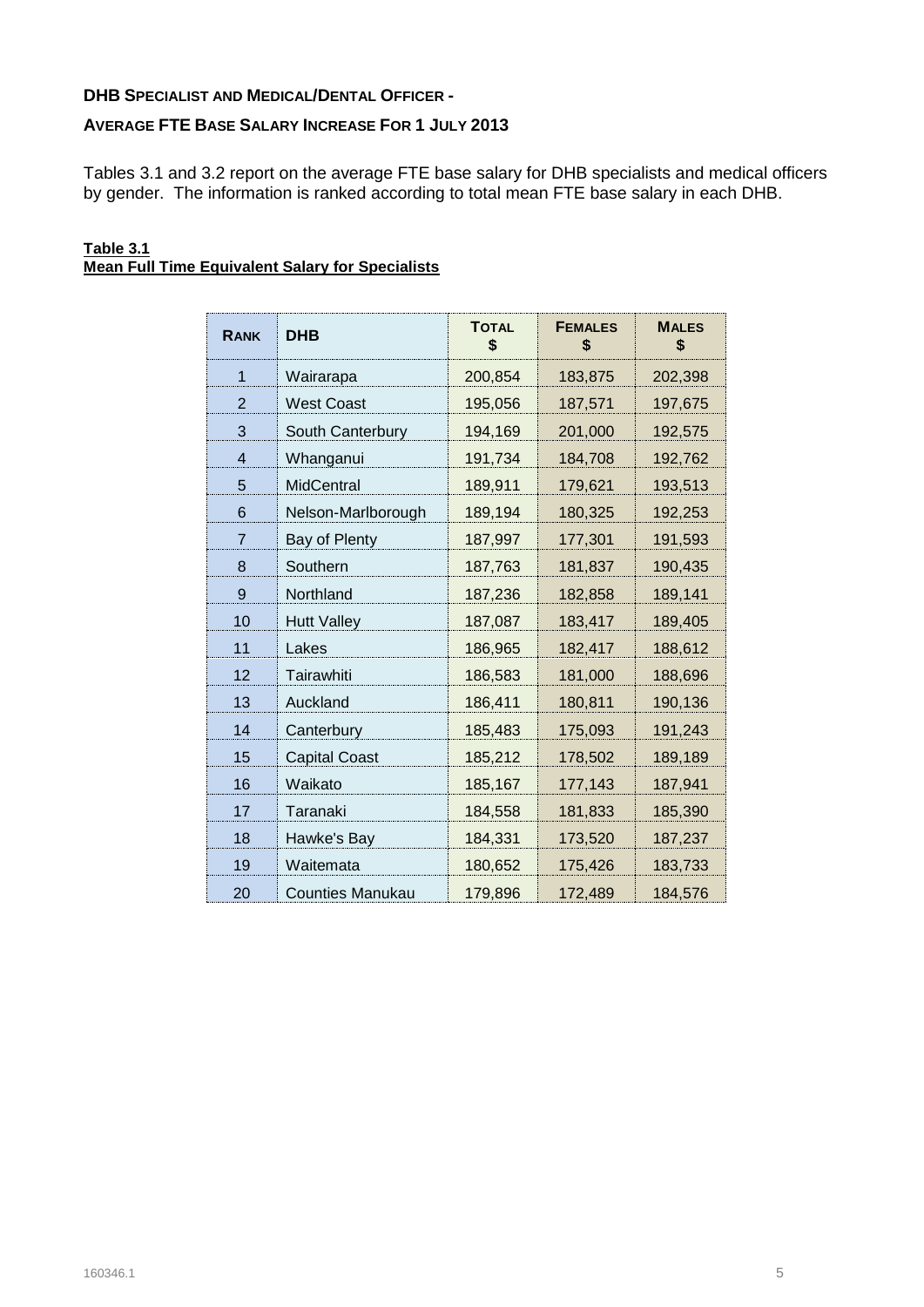| <b>RANK</b>    | <b>DHB</b>              | <b>TOTAL</b><br>\$ | <b>FEMALES</b><br>\$ | <b>MALES</b><br>\$ |
|----------------|-------------------------|--------------------|----------------------|--------------------|
| 1              | Lakes                   | 162,250            | 162,250              | 162,250            |
| 2              | Tairawhiti              | 159,500            | 162,250              | 158,583            |
| 3              | Wairarapa               | 159,500            | 158,583              | 162,250            |
| 4              | South Canterbury        | 157,167            | 159,500              | 156,000            |
| 5              | Nelson-Marlborough      | 156,194            | 156,518              | 155,846            |
| 6              | MidCentral              | 155,125            | 149,344              | 159,750            |
| $\overline{7}$ | Hawke's Bay             | 154,639            | 154,625              | 154,650            |
| 8              | <b>Hutt Valley</b>      | 154,400            | 150,250              | 155,438            |
| 9              | Bay of Plenty           | 154,012            | 153,423              | 154,969            |
| 10             | <b>West Coast</b>       | 153,325            | 120,375              | 161,563            |
| 11             | Waikato                 | 152,142            | 150,809              | 153,885            |
| 12             | <b>Capital Coast</b>    | 151,183            | 151,250              | 151,050            |
| 13             | Northland               | 148,387            | 144,929              | 151,235            |
| 14             | Waitemata               | 148,067            | 149,221              | 147,207            |
| 15             | Taranaki                | 146,984            | 140,056              | 155,893            |
| 16             | Whanganui               | 145,417            | 111,750              | 162,250            |
| 17             | Canterbury              | 140,563            | 142,661              | 138,727            |
| 18             | Southern                | 140,158            | 137,278              | 142,750            |
| 19             | <b>Counties Manukau</b> | 140,035            | 134,344              | 143,407            |
| 20             | Auckland                | 133,864            | 136,910              | 131,031            |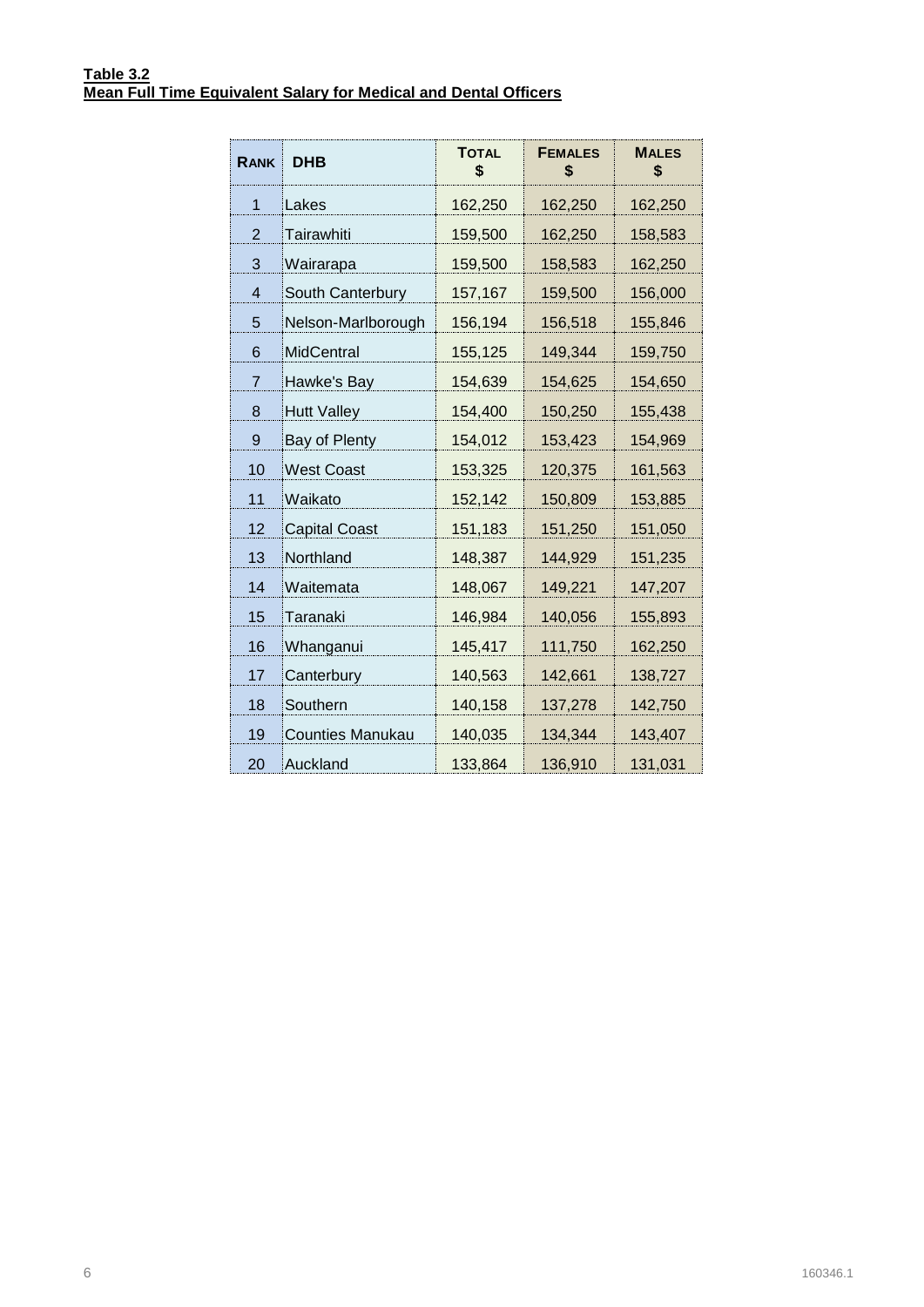# **Table 4.1**

# **DHB Specialists on each Step by Gender**

| <b>DHB</b>                 |                | <b>STEP ON SALARY SCALE</b> |                |                         |                         |                |                 |                     |                |                           |                           |                |                     |
|----------------------------|----------------|-----------------------------|----------------|-------------------------|-------------------------|----------------|-----------------|---------------------|----------------|---------------------------|---------------------------|----------------|---------------------|
|                            |                | 12                          | 11             | 10                      | 9                       | 8              | $\overline{7}$  | 6                   | 5              | $\overline{\mathbf{4}}$   | 3                         | $\overline{2}$ | 1                   |
| Northland                  | <b>Males</b>   | 41                          | $\overline{c}$ | 4                       | 3                       | $\overline{7}$ | 4               | 5                   | 5              | 3                         | 1                         | 6              | $\overline{4}$      |
|                            | Females        | $\overline{7}$              | 5              | 3                       | 5                       | 2              | $\mathbf{1}$    | 3                   | 2              | $\mathbf{1}$              | 1                         | 5              | $\overline{2}$      |
|                            | <b>Males</b>   | 65                          | 18             | 8                       | 16                      | 17             | 13              | 11                  | 9              | $\overline{7}$            | 6                         | 27             | 15                  |
| Waitemata                  | Females        | 21                          | 4              | 4                       | 15                      | 6              | 8               | 8                   | 7              | 8                         | 5                         | 31             | 8                   |
|                            | <b>Males</b>   | 255                         | 23             | 23                      | 17                      | 20             | 16              | 14                  | 17             | 10                        | 19                        | 54             | 16                  |
| Auckland                   | Females        | 94                          | 14             | 18                      | 12                      | 21             | 16              | 22                  | 16             | 21                        | 24                        | 48             | 16                  |
|                            | Males          | 85                          | 24             | 14                      | 19                      | 12             | 16              | 10                  | 8              | 11                        | 6                         | 36             | 17                  |
| <b>Counties Manukau</b>    | Females        | 23                          | 9              | $\sqrt{7}$              | 11                      | $\overline{7}$ | $6\phantom{1}6$ | 10                  | 6              | 11                        | 13                        | 39             | 21                  |
|                            | <b>Males</b>   | 110                         | $\overline{7}$ | 14                      | 14                      | 11             | 11              | 12                  | 15             | 8                         | 9                         | 25             | $\overline{7}$      |
| Waikato                    | Females        | 23                          | 0              | $\mathbf{1}$            | 5                       | 5              | 5               | 5                   | 4              | 9                         | 6                         | 16             | 5                   |
|                            | <b>Males</b>   | 70                          | $\mathbf{1}$   | 3                       | 3                       | 6              | $\overline{2}$  | 5                   | 4              | 3                         | 7                         | 11             | $\mathbf{1}$        |
| Bay of Plenty              | Females        | 11                          | 4              | $\pmb{0}$               | $\mathbf 0$             | $\overline{2}$ | $\mathbf{1}$    | $\mathbf{1}$        | 0              | $\mathbf{1}$              | 8                         | 10             | $\mathbf{1}$        |
|                            | Males          | 21                          | 9              | $\overline{c}$          | 5                       | 3              | 4               | $\mathbf 0$         | 1              | 3                         | 5                         | 3              | 2                   |
| Lakes                      | Females        | $\overline{4}$              | 4              | $\overline{c}$          | $\mathbf{1}$            | 0              | 3               | $\mathbf 0$         | 0              | $\overline{2}$            | $\mathbf{1}$              | 2              | $\overline{2}$      |
|                            | <b>Males</b>   | 15                          | $\overline{2}$ | 3                       | 3                       | $\overline{2}$ | $\mathbf 0$     | 3                   | 4              | $\mathbf{1}$              | $\mathbf{1}$              | 2              | $\mathbf{1}$        |
| Tairawhiti                 | Females        | 4                           | 2              | 0                       | 0                       | 0              | $\mathbf{0}$    | 3                   | 1              | $\mathbf{1}$              | 1                         | $\mathbf 0$    | $\overline{c}$      |
|                            | <b>Males</b>   | 21                          | 5              | 5                       | 3                       | 1              | 3               | 3                   | 2              | 4                         | $\overline{c}$            | 6              | 4                   |
| Taranaki                   | Females        | $\overline{4}$              | 0              | 5                       | $\overline{2}$          | $\mathbf{0}$   | $\mathbf 0$     | $\mathbf 0$         | 0              | $\overline{c}$            | $\mathbf{1}$              | 3              | $\mathbf{1}$        |
|                            | <b>Males</b>   | 37                          | $\overline{4}$ | $\overline{c}$          | 12                      | 3              | 6               | 5                   | 8              | $\mathbf{1}$              | 7                         | 5              | 3                   |
| Hawkes Bay                 | Females        | 3                           | $\overline{2}$ | 0                       | $\overline{c}$          | 1              | 3               | $\mathbf{1}$        | 2              | $\mathbf{1}$              | 3                         | 5              | $\overline{2}$      |
|                            | <b>Males</b>   | 20                          | 0              | 4                       | $\overline{4}$          | 3              | $\overline{4}$  | $\overline{2}$      | $\mathbf{1}$   | $\mathbf{1}$              | $\mathbf 0$               | $\mathbf{1}$   | $\mathbf{1}$        |
| Whanganui                  | Females        | $\overline{2}$              | $\mathbf{1}$   | 0                       | 0                       | 0              | $\mathbf{0}$    | $\overline{2}$      | 0              | 0                         | 0                         | $\mathbf 0$    | $\mathbf{1}$        |
|                            | <b>Males</b>   | 59                          | 9              | 5                       | $\mathbf{1}$            | 2              | 3               | $\overline{c}$      | 1              | 4                         | 3                         | 9              | $\overline{c}$      |
| MidCentral                 | Females        | 8                           | $\overline{2}$ | $\mathbf{1}$            | 3                       | $\overline{2}$ | 3               | 3                   | $\overline{2}$ | $\pmb{0}$                 | 5                         | 5              | $\mathbf{1}$        |
|                            | <b>Males</b>   | 17                          | $\mathbf{1}$   | $\overline{2}$          | 0                       | 1              | $\mathbf{1}$    | $\mathbf 0$         | 0              | 0                         | 0                         | $\mathbf 0$    | $\mathbf 0$         |
| Wairarapa                  | Females        | $\overline{0}$              | $\mathbf{1}$   | 0                       | $\mathbf 0$             | 0              | $\mathbf{0}$    | $\mathbf 0$         | $\mathbf{1}$   | $\mathbf 0$               | 0                         | $\mathbf{0}$   | 0                   |
|                            | <b>Males</b>   | 31                          | 6              | 5                       | $\overline{2}$          | 6              | 8               | $\overline{2}$      | $\overline{7}$ | $\mathbf{1}$              | 3                         | 3              | $\overline{c}$      |
| Hutt                       | Females        | 15                          | 2              | $\mathbf{1}$            | 5                       | 1              | 5               | 3                   | 6              | 3                         | 0                         | 6              | $\mathbf{1}$        |
|                            | <b>Males</b>   | 100                         | 13             | 12                      | 10                      | 17             | 10              | $\overline{7}$      | 11             | 8                         | 10                        | 15             | 8                   |
| Capital & Coast            | Females        | 32                          | 9              | 5                       | 5                       | 7              | 8               | 9                   | 10             | 9                         | 4                         | 14             | 19                  |
|                            | <b>Males</b>   | 45                          | $\overline{7}$ | 4                       | 6                       | 3              | 3               | $\overline{2}$      | 7              | $\mathbf 0$               | 0                         | 8              | $\overline{c}$      |
| Nelson Marlborough         | Females        | $\overline{7}$              | $\sqrt{2}$     | $\overline{c}$          | 3                       | $\mathbf{1}$   | $\mathbf{1}$    | $\mathbf 0$         | 3              | $\sqrt{5}$                | 0                         | 6              | $\pmb{0}$           |
|                            | <b>Males</b>   | 12                          | 1              | $\overline{\mathbf{c}}$ | $\mathbf{1}$            | 1              | 1               | $\mathbf{1}$        | 1              | $\pmb{0}$                 | 0                         | $\mathbf 0$    | $\mathbf 0$         |
| <b>West Coast</b>          | Females        | $\overline{2}$              | $\pmb{0}$      | 2                       | $\pmb{0}$               | $\mathbf{1}$   | $\mathbf{1}$    | $\mathsf{O}\xspace$ | 0              | $\pmb{0}$                 | 0                         | $\mathbf 0$    | $\mathbf{1}$        |
|                            | <b>Males</b>   | 123                         | 18             | 15                      | 17                      | 23             | 8               | 17                  | 10             | 15                        | 12                        | $\mathbf 0$    | 9                   |
| Canterbury                 | Females        | 34                          | $\sqrt{3}$     | 5                       | 3                       | 14             | $\sqrt{5}$      | 10                  | 6              | $\ensuremath{\mathsf{3}}$ | 14                        | 43             | 8                   |
|                            | <b>Males</b>   | 10                          | $\overline{4}$ | $\overline{4}$          | $\overline{4}$          | 3              | $\mathbf{1}$    | $\mathbf{1}$        | $\pmb{0}$      | $\sqrt{2}$                | 0                         | $\mathbf{1}$   | $\mathsf{O}\xspace$ |
| South Canterbury           | Females        | $\overline{4}$              | $\sqrt{2}$     | 0                       | $\pmb{0}$               | $\mathbf{1}$   | 0               | $\mathbf 0$         | 0              | $\pmb{0}$                 | 0                         | $\mathbf 0$    | $\pmb{0}$           |
|                            | <b>Males</b>   | 82                          | 12             | 13                      | 10                      | 5              | 9               | 5                   | 10             | $\sqrt{2}$                | 4                         | 12             | 9                   |
| Southern                   | Females        | 22                          | $\sqrt{2}$     | 6                       | $\overline{\mathbf{4}}$ | $\overline{7}$ | $\,6$           | 5                   | $\overline{7}$ | $\mathbf{1}$              | $\ensuremath{\mathsf{3}}$ | $\bf 8$        | $\overline{7}$      |
|                            | <b>Males</b>   | 1,219                       | 166            | 144                     | 150                     | 146            | 123             | 107                 | 121            | 84                        | 95                        | 224            | 103                 |
| <b>Gender Totals</b>       | <b>Females</b> | 320                         | 68             | 62                      | 76                      | 78             | 72              | 85                  | 73             | 78                        | 89                        | 241            | 98                  |
|                            |                |                             |                |                         |                         | 224            |                 |                     |                |                           |                           | 465            |                     |
| <b>National Total</b>      |                | 1,539                       | 234            | 206                     | 226                     |                | 195             | 192                 | 194            | 162                       | 184                       |                | 201                 |
| <b>Ratio (Male/Female)</b> |                | 3.8                         | $2.4$          | 2.3                     | 2.0                     | 1.9            | $1.7$           | $1.3$               | $1.7$          | $1.1$                     | $1.1$                     | 0.9            | $1.1$               |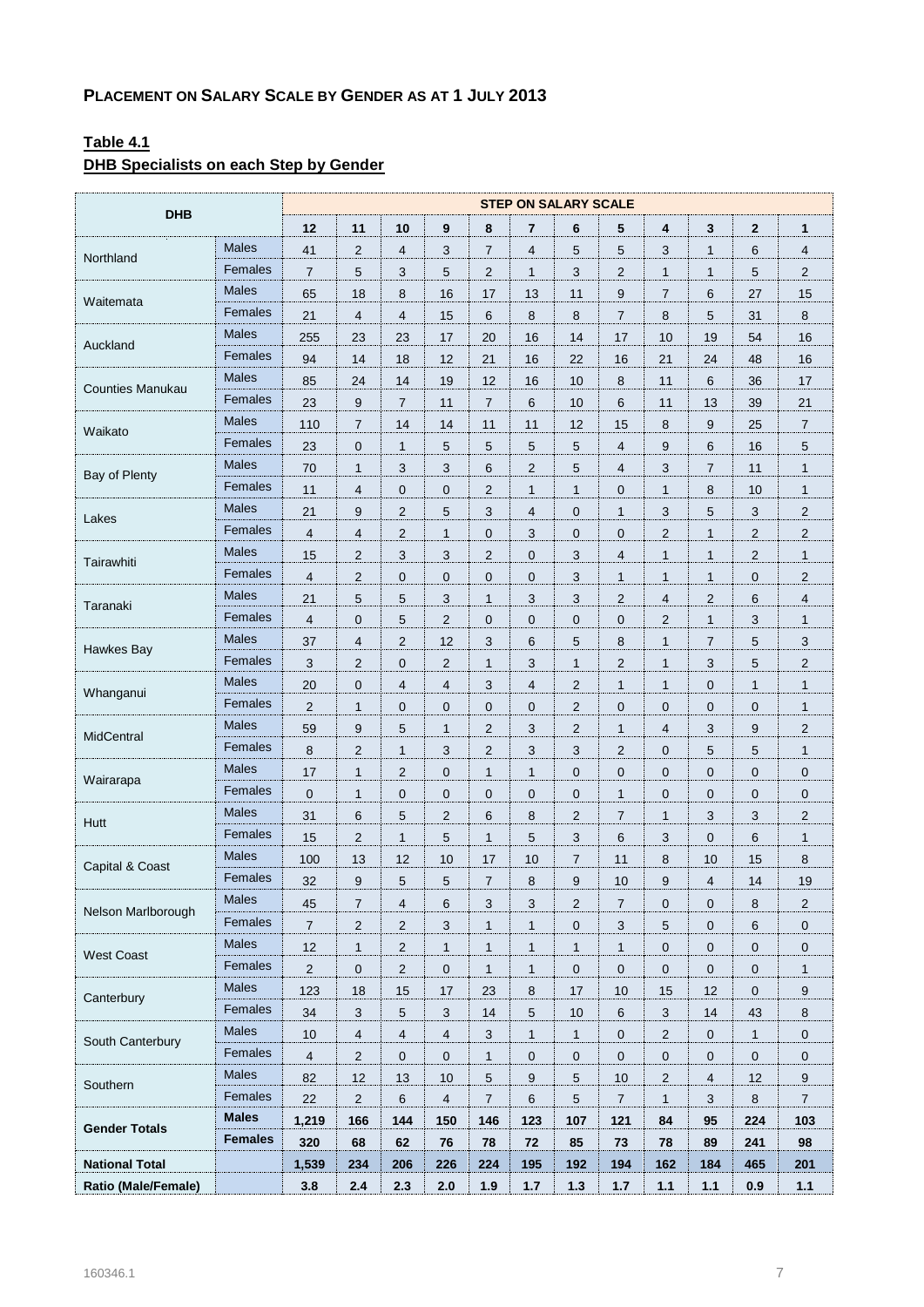# **Table 4.2 Actual DHB Medical and Dental Officers on each Step by Gender**

| <b>DHB</b>              |                |                  | <b>STEP ON SALARY SCALE</b> |                           |                     |                |                |                |                |                |                |                         |                 |  |
|-------------------------|----------------|------------------|-----------------------------|---------------------------|---------------------|----------------|----------------|----------------|----------------|----------------|----------------|-------------------------|-----------------|--|
|                         |                | 12               | 11                          | 10                        | 9                   | 8              | 7              | 6              | 5              | 4              | 3              | $\overline{\mathbf{2}}$ | 1               |  |
| Northland               | <b>Males</b>   | 9                | $\mathbf{1}$                | $\mathbf{1}$              | $\mathbf 0$         | $\overline{2}$ | $\mathbf{1}$   | $\mathbf{1}$   | $\mathbf{1}$   | 0              | 0              | 1                       | $\mathbf 0$     |  |
|                         | Females        | 4                | 2                           | 2                         | $\mathbf{1}$        | $\mathbf{1}$   | 0              | 0              | $\mathbf{1}$   | $\mathbf{0}$   | $\mathbf 0$    | 2                       | 1               |  |
| Waitemata               | <b>Males</b>   | 24               | 3                           | $\overline{2}$            | $\sqrt{3}$          | $\overline{2}$ | 0              | 0              | $\mathbf{1}$   | $\mathbf{1}$   | $\overline{4}$ | 2                       | 5               |  |
|                         | Females        | 15               | 4                           | 3                         | 3                   | $\mathbf 0$    | $\overline{2}$ | $\overline{2}$ | $\mathbf 0$    | 3              | $\mathbf{1}$   | 1                       | 1               |  |
| Auckland                | <b>Males</b>   | 17               | 0                           | 0                         | 3                   | $\mathbf{0}$   | 3              | 0              | $\mathbf{1}$   | $\mathbf{1}$   | 1              | 4                       | 27              |  |
|                         | Females        | 15               | 3                           | 3                         | $\pmb{0}$           | $\overline{2}$ | 5              | 1              | 2              | 3              | $\overline{2}$ | 4                       | 13              |  |
| <b>Counties Manukau</b> | <b>Males</b>   | 9                | 1                           | $\overline{2}$            | $\sqrt{2}$          | $\mathbf 0$    | 3              | $\overline{2}$ | 3              | $\mathbf{1}$   | $\overline{2}$ | 0                       | $\mathbf 2$     |  |
|                         | Females        | 3                | 1                           | $\mathbf 0$               | $\overline{2}$      | $\mathbf{0}$   | $\mathbf{1}$   | 0              | $\overline{2}$ | $\mathbf{1}$   | $\mathbf{1}$   | 3                       | 2               |  |
| Waikato                 | <b>Males</b>   | 9                | 1                           | 1                         | $\mathbf 0$         | 0              | $\mathbf 0$    | 0              | $\mathbf 0$    | 0              | 0              | $\overline{2}$          | $\mathbf 0$     |  |
|                         | Females        | $\overline{7}$   | 1                           | $\overline{2}$            | $\mathbf 0$         | $\overline{4}$ | 1              | 0              | 2              | 0              | 0              | 0                       | $\mathbf 0$     |  |
| Bay of Plenty           | <b>Males</b>   | 5                | 0                           | 1                         | $\mathbf{1}$        | $\mathbf{0}$   | $\overline{0}$ | 0              | $\mathbf{1}$   | $\mathbf 0$    | $\mathbf 0$    | 0                       | $\mathbf 0$     |  |
|                         | Females        | 8                | $\overline{2}$              | 0                         | $\mathbf 0$         | 0              | $\mathbf{1}$   | 0              | $\mathbf{1}$   | 0              | 0              | 1                       | $\mathbf 0$     |  |
| Lakes                   | <b>Males</b>   | $\mathbf{1}$     | 0                           | $\pmb{0}$                 | $\mathbf 0$         | 0              | 0              | 0              | $\mathbf 0$    | 0              | 0              | 0                       | $\mathbf 0$     |  |
|                         | Females        | $\mathbf{1}$     | 0                           | $\mathbf 0$               | $\mathbf 0$         | $\mathbf{0}$   | $\overline{0}$ | 0              | $\mathbf 0$    | $\mathbf 0$    | $\mathbf 0$    | 0                       | $\mathbf 0$     |  |
| Tairawhiti              | <b>Males</b>   | $\mathbf{1}$     | $\overline{2}$              | 0                         | $\mathbf 0$         | 0              | 0              | 0              | $\mathbf 0$    | 0              | 0              | 0                       | $\mathbf 0$     |  |
|                         | Females        | $\mathbf{1}$     | 0                           | $\mathbf 0$               | $\mathbf 0$         | $\mathbf 0$    | 0              | 0              | $\mathbf 0$    | 0              | 0              | 0                       | $\mathbf 0$     |  |
| Taranaki                | <b>Males</b>   | 4                | 0                           | 1                         | $\mathbf{1}$        | $\mathbf{1}$   | $\overline{0}$ | 0              | $\mathbf 0$    | $\mathbf 0$    | $\mathbf 0$    | 0                       | $\mathbf 0$     |  |
|                         | Females        | $\overline{2}$   | 0                           | $\mathbf{1}$              | 0                   | $\overline{2}$ | 0              | $\mathbf{1}$   | $\mathbf{1}$   | $\mathbf{1}$   | 0              | 0                       | $\mathbf{1}$    |  |
| Hawkes Bay              | <b>Males</b>   | 4                | 0                           | $\mathbf 0$               | $\mathbf 0$         | 0              | 0              | 0              | $\mathbf 0$    | $\mathbf{1}$   | 0              | 0                       | $\mathbf 0$     |  |
|                         | Females        | $\mathbf{1}$     | 2                           | $\mathbf 0$               | $\mathbf 0$         | $\mathbf{1}$   | $\overline{0}$ | 0              | $\mathbf 0$    | $\mathbf 0$    | $\mathbf 0$    | 0                       | $\mathbf 0$     |  |
| Whanganui               | <b>Males</b>   | $\overline{2}$   | 0                           | 0                         | $\mathbf 0$         | 0              | $\mathbf 0$    | 0              | $\mathbf 0$    | 0              | 0              | 0                       | $\mathbf 0$     |  |
|                         | Females        | $\mathbf 0$      | 0                           | $\mathbf 0$               | $\mathbf 0$         | $\mathbf 0$    | 0              | 0              | $\mathbf 0$    | $\mathbf 0$    | 0              | 0                       | $\mathbf{1}$    |  |
| MidCentral              | <b>Males</b>   | 8                | 0                           | 1                         | $\mathbf{1}$        | $\mathbf{0}$   | $\overline{0}$ | 0              | $\mathbf 0$    | $\mathbf 0$    | $\mathbf 0$    | 0                       | $\mathbf 0$     |  |
|                         | Females        | 5                | 0                           | 0                         | 0                   | 0              | $\mathbf{1}$   | $\mathbf{1}$   | $\mathbf 0$    | 0              | 0              | 0                       | $\mathbf{1}$    |  |
| Wairarapa               | <b>Males</b>   | $\mathbf{1}$     | 0                           | $\mathbf 0$               | $\mathbf 0$         | 0              | 0              | 0              | $\mathbf 0$    | 0              | $\mathbf 0$    | 0                       | $\mathbf 0$     |  |
|                         | Females        | $\mathbf{1}$     | 2                           | $\mathbf 0$               | $\mathbf 0$         | $\mathbf{0}$   | $\overline{0}$ | 0              | $\mathbf 0$    | $\mathbf 0$    | $\mathbf 0$    | 0                       | $\mathbf 0$     |  |
| Hutt                    | <b>Males</b>   | $\overline{4}$   | $\mathbf{1}$                | $\mathbf{1}$              | $\mathbf{1}$        | $\mathbf 0$    | $\mathbf{1}$   | 0              | $\mathbf 0$    | 0              | 0              | 0                       | $\mathbf 0$     |  |
|                         | Females        | $\mathbf{1}$     | 0                           | $\mathbf 0$               | $\mathbf 0$         | 0              | 1              | 0              | $\mathbf 0$    | 0              | 0              | 0                       | $\mathbf 0$     |  |
| Capital & Coast         | <b>Males</b>   | 3                | $\mathbf{1}$                | 0                         | $\overline{0}$      | $\mathbf{0}$   | $\overline{0}$ | 0              | $\mathbf 0$    | $\mathbf{0}$   | $\mathbf 0$    | 0                       | 1               |  |
|                         | Females        | 6                | 0                           | 0                         | $\mathbf 0$         | $\mathbf{1}$   | 1              | $\overline{0}$ | $\overline{c}$ | $\mathbf 0$    | 0              | 0                       | $\pmb{0}$       |  |
| Nelson Marlborough      | Males          | 8                | 1                           | $\pmb{0}$                 | $\mathbf{1}$        | $\overline{2}$ | $\mathbf{1}$   | 0              | $\mathbf 0$    | 0              | 0              | 0                       | $\mathbf 0$     |  |
|                         | Females        | $\boldsymbol{7}$ | 3                           | $\mathbf{1}$              | $\sqrt{2}$          | $\mathbf 0$    | $\mathbf{1}$   | 0              | $\mathbf 0$    | 0              | 0              | 0                       | $\mathbf 0$     |  |
| West Coast              | Males          | $\boldsymbol{7}$ | $\mathbf{1}$                | $\pmb{0}$                 | $\pmb{0}$           | $\pmb{0}$      | 0              | $\pmb{0}$      | $\pmb{0}$      | $\pmb{0}$      | $\pmb{0}$      | $\pmb{0}$               | $\pmb{0}$       |  |
|                         | Females        | $\pmb{0}$        | $\pmb{0}$                   | $\mathbf 0$               | $\pmb{0}$           | 0              | 0              | 0              | $\mathbf{1}$   | $\pmb{0}$      | 0              | $\pmb{0}$               | $\mathbf{1}$    |  |
| Canterbury              | Males          | 12               | 0                           | $\mathbf{1}$              | $\overline{2}$      | $\mathbf{1}$   | 0              | 2              | $\overline{2}$ | $\mathbf{1}$   | $\mathbf{1}$   | 4                       | $6\phantom{1}6$ |  |
|                         | Females        | $\bf 8$          | $\mathbf{1}$                | $\ensuremath{\mathsf{3}}$ | $\sqrt{2}$          | $\mathbf{1}$   | $\overline{c}$ | $\mathbf 2$    | $\mathbf{3}$   | $\overline{c}$ | $\overline{c}$ | $\mathbf{1}$            | $\mathbf{1}$    |  |
| South Canterbury        | Males          | $\overline{c}$   | 0                           | $\mathbf{1}$              | $\mathbf{1}$        | 0              | 0              | 0              | $\pmb{0}$      | $\pmb{0}$      | 0              | 0                       | $\mathbf 0$     |  |
|                         | Females        | $\mathbf{1}$     | 1                           | $\pmb{0}$                 | $\mathbf 0$         | $\mathbf 0$    | 0              | 0              | $\mathbf 0$    | 0              | 0              | 0                       | $\mathbf 0$     |  |
| Southern                | Males          | $\sqrt{3}$       | $\pmb{0}$                   | $\sqrt{2}$                | $\pmb{0}$           | 0              | $\mathbf{1}$   | $\mathbf{1}$   | $\mathbf{1}$   | $\mathbf{1}$   | $\pmb{0}$      | $\pmb{0}$               | $\mathbf{1}$    |  |
|                         | Females        | $\mathbf{2}$     | $\pmb{0}$                   | $\overline{\mathbf{c}}$   | $\mathsf{O}\xspace$ | $\mathbf{1}$   | 0              | 0              | $\mathbf{1}$   | $\pmb{0}$      | 0              | $\pmb{0}$               | $\sqrt{3}$      |  |
| <b>Gender Total</b>     | <b>Males</b>   | 133              | 12                          | 14                        | 16                  | 8              | 10             | 6              | 10             | 6              | 8              | 13                      | 42              |  |
|                         | <b>Females</b> | 88               | 22                          | 17                        | 10                  | 13             | $16$           | $\overline{7}$ | 16             | 10             | 6              | 12                      | 25              |  |
| <b>National Total</b>   |                | 221              | 34                          | 31                        | 26                  | 21             | 26             | 13             | 26             | 16             | 14             | 25                      | 67              |  |
| Ratio (Male/Female)     |                | 1.5              | 0.5                         | 0.8                       | 1.6                 | 0.6            | 0.6            | 0.9            | 0.6            | 0.6            | $1.3$          | $1.1$                   | $1.7$           |  |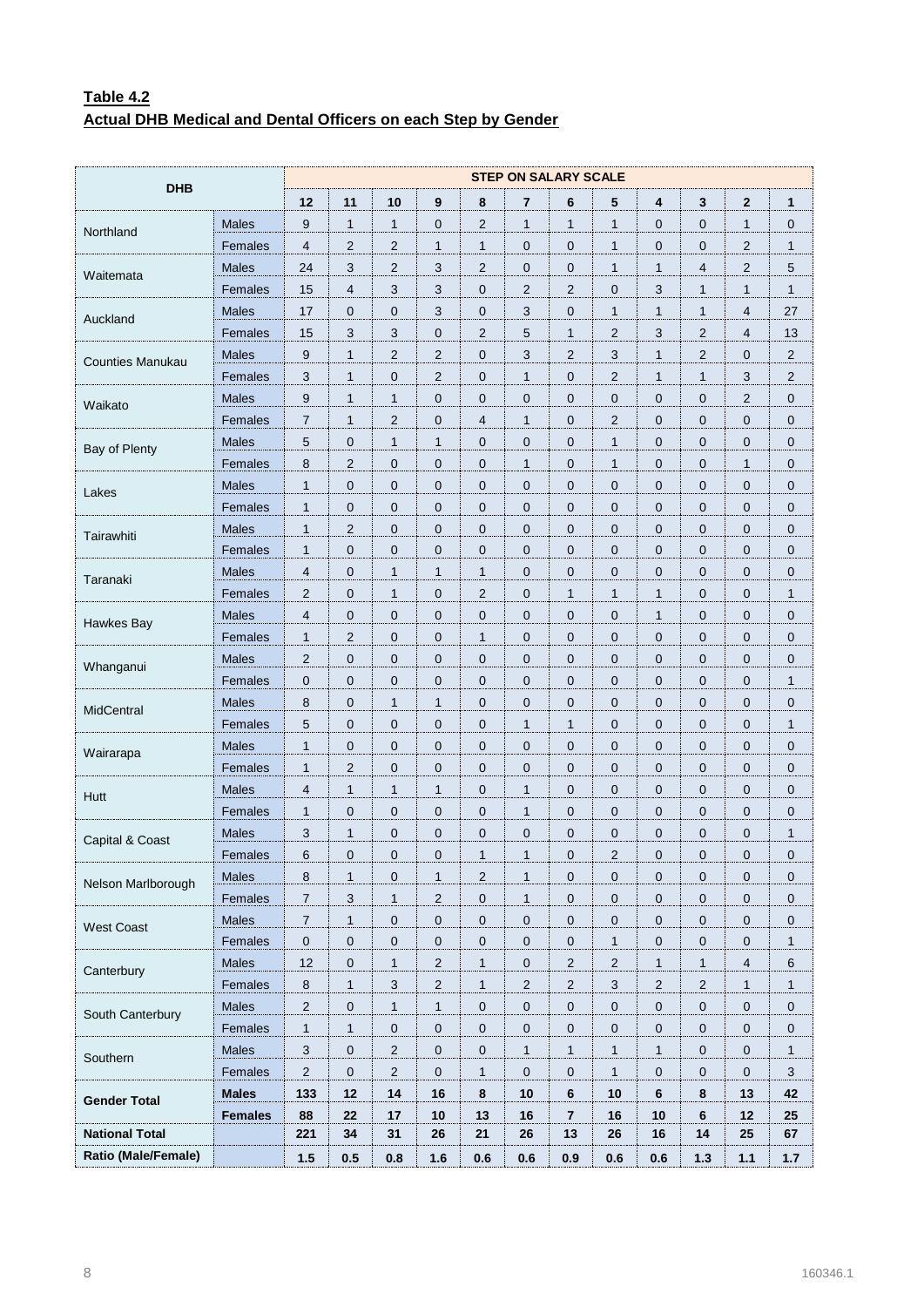| <b>DHB</b>              | 2013  | 2012  | 2011  | 2010  | 2009  | 2008  | 2007  | 2006 | 2005 | 2004  | 2003  |
|-------------------------|-------|-------|-------|-------|-------|-------|-------|------|------|-------|-------|
| Northland               | 122   | 117   | 117   | 108   | 101   | 95    | 87    | 105  | 106  | 63    | 64    |
| Waitemata               | 337   | 323   | 307   | 272   | 289   | 345   | 245   | 233  | 243  | 200   | 182   |
| Auckland                | 806   | 782   | 755   | 726   | 702   | 654   | 624   | 565  | 563  | 554   | 509   |
| <b>Counties Manukau</b> | 421   | 385   | 370   | 367   | 335   | 284   | 269   | 257  | 259  | 240   | 216   |
| Waikato                 | 327   | 306   | 284   | 273   | 268   | 273   | 261   | 249  | 235  | 234   | 221   |
| Bay of Plenty           | 155   | 149   | 139   | 128   | 136   | 121   | 105   | 99   | 110  | 111   | 96    |
| Lakes                   | 79    | 66    | 69    | 67    | 59    | 55    | 57    | 48   | 50   | 50    | 44    |
| Tairawhiti              | 51    | 43    | 47    | 47    | 51    | 44    | 31    | 32   | 30   | 29    | 24    |
| Taranaki                | 77    | 64    | 59    | 52    | 54    | 47    | 39    | 47   | 49   | 43    | 40    |
| Hawkes Bay              | 118   | 114   | 114   | 108   | 101   | 92    | 86    | 79   | 65   | 68    | 69    |
| Wanganui                | 47    | 43    | 41    | 44    | 46    | 36    | 43    | 45   | 41   | 36    | 34    |
| <b>MidCentral</b>       | 135   | 131   | 110   | 102   | 103   | 109   | 109   | 97   | 104  | 110   | 101   |
| Wairarapa               | 24    | 23    | 24    | 26    | 26    | 26    | 24    | 19   | 15   | 18    | 17    |
| <b>Hutt Valley</b>      | 124   | 124   | 123   | 117   | 115   | 106   | 100   | 101  | 94   | 88    | 76    |
| <b>Capital Coast</b>    | 352   | 317   | 299   | 284   | 295   | 281   | 139   | 226  | 232  | 196   | 204   |
| Nelson-Marlborough      | 117   | 112   | 106   | 104   | 106   | 90    | 91    | 92   | 82   | 81    | 79    |
| <b>West Coast</b>       | 27    | 26    | 24    | 22    | 23    | 18    | 24    | 24   | 13   | 11    | 8     |
| Canterbury              | 415   | 427   | 440   | 430   | 414   | 415   | 350   | 305  | 299  | 274   | 276   |
| South Canterbury        | 37    | 38    | 37    | 35    | 29    | 28    | 30    | 30   | 25   | 28    | 27    |
| Southern                | 251   | 236   | 220   | 221   |       |       |       |      |      |       |       |
| Otago                   |       |       |       |       | 150   | 143   | 137   | 138  | 140  | 128   | 126   |
| Southland               |       |       |       |       | 54    | 50    | 43    | 54   | 56   | 47    | 46    |
| <b>Total</b>            | 4,022 | 3,826 | 3,685 | 3,533 | 3,457 | 3,312 | 2,894 | 2845 | 2811 | 2.609 | 2,459 |

#### **Table 5.1 Number of Specialists Employed by DHBs**

#### **Table 5.2 Number of Medical/Dental Officers Employed**

| <b>DHB</b>              | 2013           | 2012           | 2011           | 2010           | 2009 | 2008           | 2007           | 2006 | 2005 | 2004           | 2003           |
|-------------------------|----------------|----------------|----------------|----------------|------|----------------|----------------|------|------|----------------|----------------|
| Northland               | 31             | 31             | 35             | 29             | 27   | 28             | 27             | 5    | 5    | 22             | 23             |
| Waitemata               | 82             | 78             | 87             | 74             | 68   | 3              | 65             | 62   | 66   | 25             | 25             |
| Auckland                | 110            | 116            | 107            | 116            | 100  | 106            | 87             | 46   | 75   | 61             | 54             |
| <b>Counties Manukau</b> | 43             | 39             | 33             | 26             | 32   | 18             | 15             | 21   | 20   | 14             | 19             |
| Waikato                 | 30             | 31             | 35             | 35             | 33   | 35             | 27             | 32   | 21   | 29             | 34             |
| Bay of Plenty           | 21             | 22             | 24             | 29             | 28   | 26             | 23             | 20   | 20   | 19             | 23             |
| Lakes                   | $\overline{2}$ | $\overline{7}$ | 8              | $\overline{7}$ | 6    | $\overline{7}$ | 8              | 9    | 10   | 10             | 9              |
| Tairawhiti              | $\overline{4}$ | 8              | 10             | 9              | 12   | 7              | 6              | 4    | 5    | 5              | 3              |
| Taranaki                | 16             | 25             | 25             | 27             | 24   | 20             | 23             | 19   | 18   | 17             | 19             |
| <b>Hawkes Bay</b>       | 9              | 12             | 11             | 13             | 14   | 13             | 12             | 16   | 11   | 23             | 20             |
| Wanganui                | 3              | 3              | $\overline{4}$ | 8              | 1    | 1              | 5              | 8    | 8    | 12             | $\overline{7}$ |
| <b>MidCentral</b>       | 18             | 17             | 13             | 17             | 19   | 20             | 16             | 16   | 20   | 19             | 19             |
| Wairarapa               | $\overline{4}$ | 6              | 4              | 3              | 3    | 4              | 3              | 6    | 5    | 4              | $\overline{4}$ |
| <b>Hutt Valley</b>      | 10             | 10             | 12             | 10             | 13   | 13             | 13             | 11   | 9    | 11             | 12             |
| <b>Capital Coast</b>    | 15             | 13             | 9              | 9              | 19   | 11             | 28             | 20   | 19   | 20             | 12             |
| Nelson-Marlborough      | 27             | 29             | 33             | 28             | 30   | 26             | 24             | 26   | 18   | 20             | 31             |
| <b>West Coast</b>       | 10             | 12             | 11             | 9              | 11   | 11             | 8              | 6    | 5    | $\overline{2}$ | 2              |
| Canterbury              | 60             | 52             | 65             | 62             | 52   | 57             | 56             | 44   | 46   | 45             | 46             |
| South Canterbury        | 6              | $\overline{4}$ | 6              | $\overline{4}$ | 3    | 3              | $\overline{4}$ | 4    | 3    | 4              | $\overline{4}$ |
| Southern                | 19             | 25             | 33             | 33             |      |                |                |      |      |                |                |
| Otago                   |                |                |                |                | 9    | 11             | 11             | 9    | 12   | 14             | 13             |
| Southland               |                |                |                |                | 18   | 11             | 13             | 12   | 8    | 12             | 10             |
| <b>Total</b>            | 517            | 540            | 565            | 548            | 522  | 431            | 474            | 396  | 404  | 388            | 389            |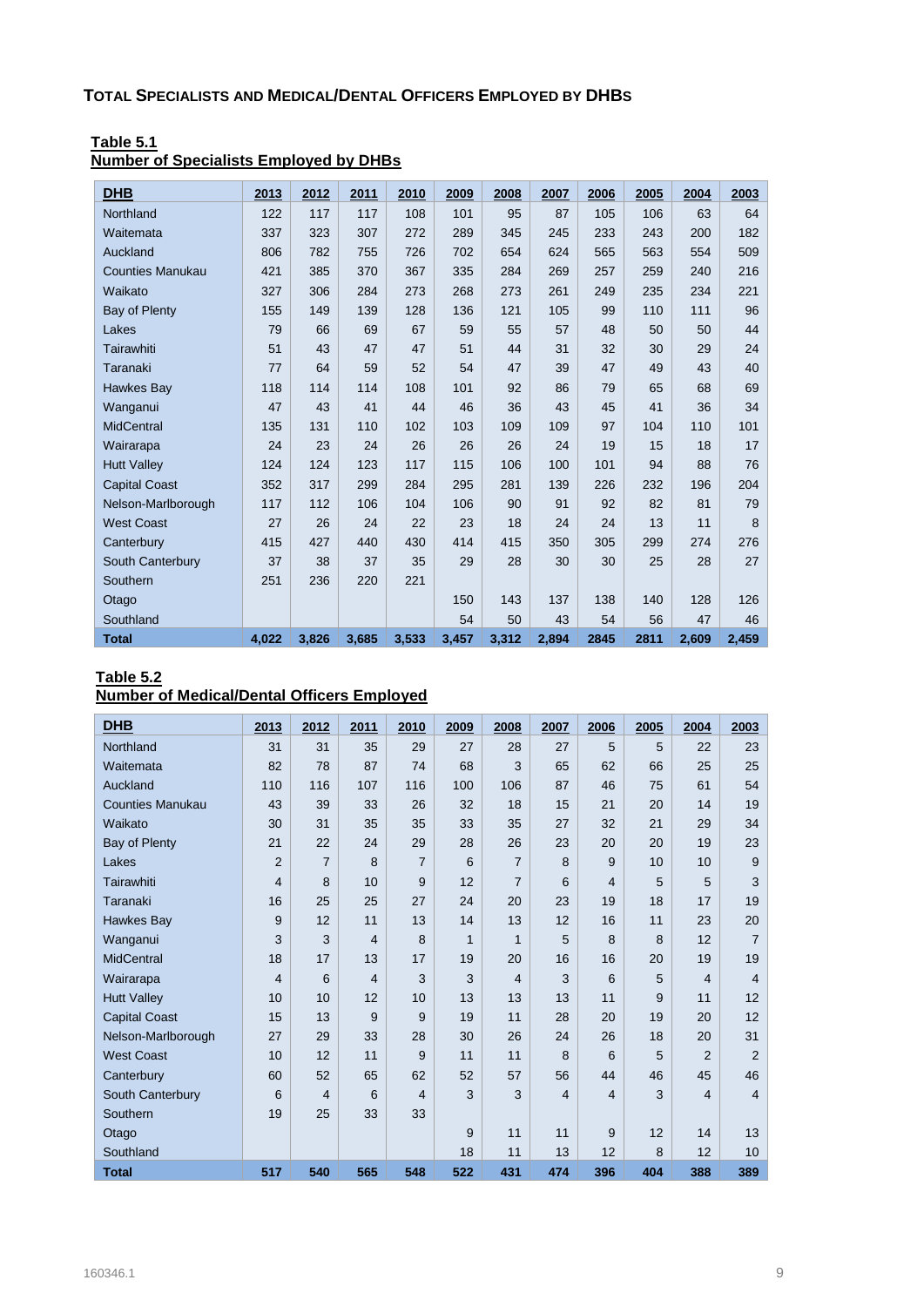# **Figure 1 Total Number of DHB Employed SMOs**



# **Figure 2 Year-on-Year Change in SMOs Employed**